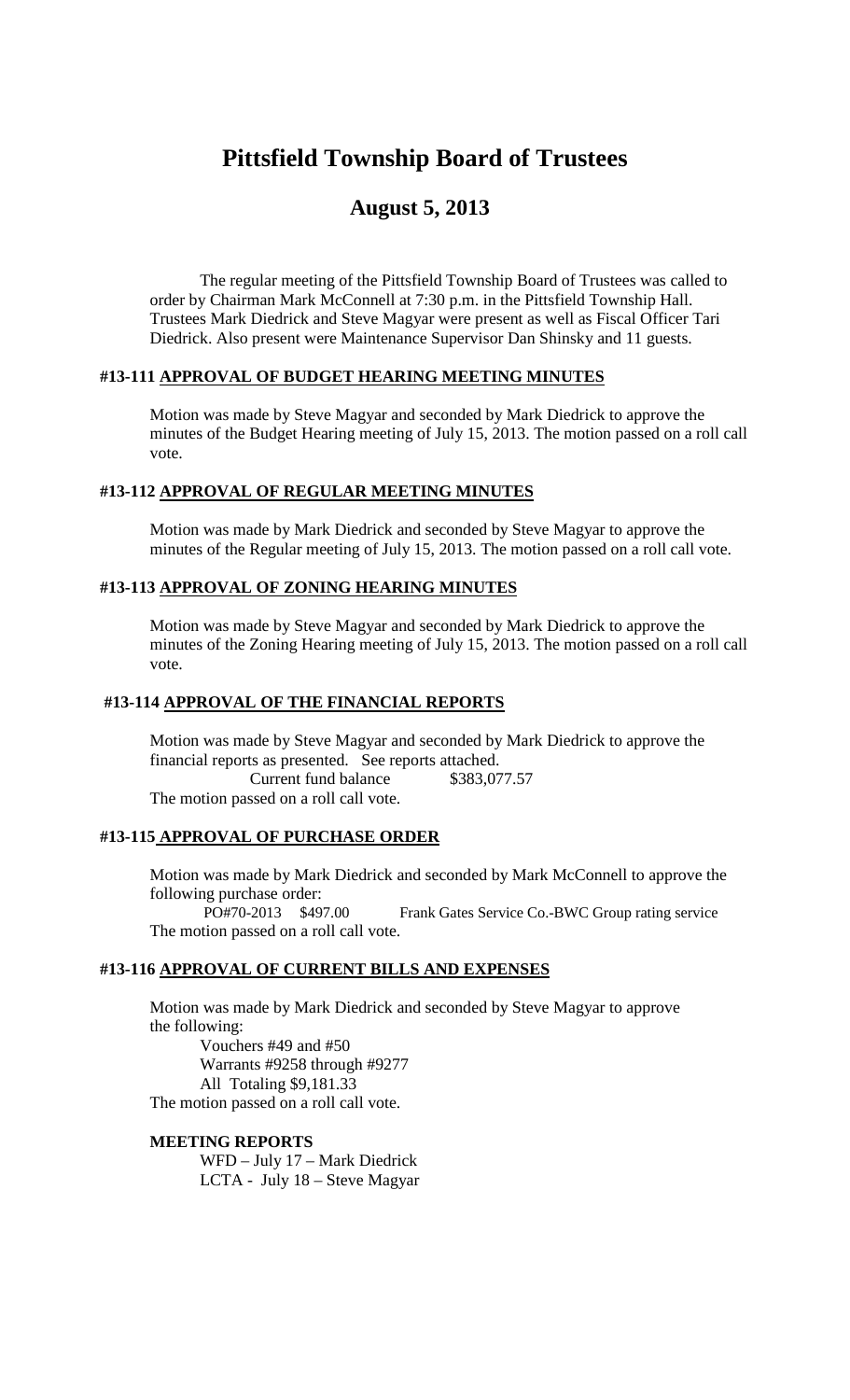# **#13-117 APPROVAL OF RESOLUTION DECLARING IT NECESSARY TO LEVY A TAX IN EXCESS OF THE TEN MILL LIMITATION**

Motion was made by Steve Magyar and seconded by Mark Diedrick to approve a resolution declaring it necessary to levy a tax in excess of the ten mill limitation as follows:

**WHEREAS,** the amount of taxes which may be raised within the ten mill limitation will be insufficient to provide an adequate amount for the necessary requirements of said Pittsfield Township, Lorain County, Ohio; Therefore be it

**RESOLVED,** by the Board of Trustees of Pittsfield Township, Lorain County, Ohio, two-thirds of all members elected thereto concurring, that it is necessary to levy a tax in excess of the ten mill limitation for the benefit of Pittsfield Township for the purpose of: the general construction, reconstruction, resurfacing and repair of Township Roads pursuant to Ohio Revised Code 5705.19 (G) at a rate not exceeding 2.0 mills for each one dollar of valuation, which amounts to \$0.20 for each one hundred dollars of valuation, for a period of five (5) years with a levy upon the 2014 tax duplicate, for collection in 2014, which levy is a renewal of an existing levy in the same amount.

Said levy to be submitted to the electorate at the November 5, 2013 election.

**RESOLVED,** that the Clerk of this Board of Trustees of Pittsfield Township be and is hereby directed to certify a copy of this Resolution to the Board of Elections, Lorain County, Ohio no later than 4:00 p.m. on August 7, 2013 and notify said Board of Elections to cause notice of election on the question of levying said tax to be given as required by law.

The motion passed on a roll call vote.

#### **OLD BUSINESS –**

Ralph Hayes of the Pittsfield Historical Society presented a property lease agreement to be reviewed as a contract between the Township Trustees and the Historical Society in regards to the restored schoolhouse. The location for the schoolhouse still needs to be identified. The Historical Society hopes to move the building before the end of this year. The financial arrangements will need to be resolved before approval of the agreement.

#### **#13-118 APPROVAL TO SCHEDULE DUMPSTER DAY ON SEPTEMBER 7, 2013**

Motion was made by Mark Diedrick and seconded by Steve Magyar to schedule the Dumpster Day to be on September 7, 2013. Two 40 yd. dumpsters will be scheduled for that day. The motion passed on a roll call vote.

#### **NEW BUSINESS –**

The Lorain County Board of Elections would like to recommend improvements to the Town Hall entrance area for better handicap accessibility when used as an election poll. They have applied for grants for these improvements. There would be no cost to Pittsfield Township. The Trustees agreed to sign the grant applications.